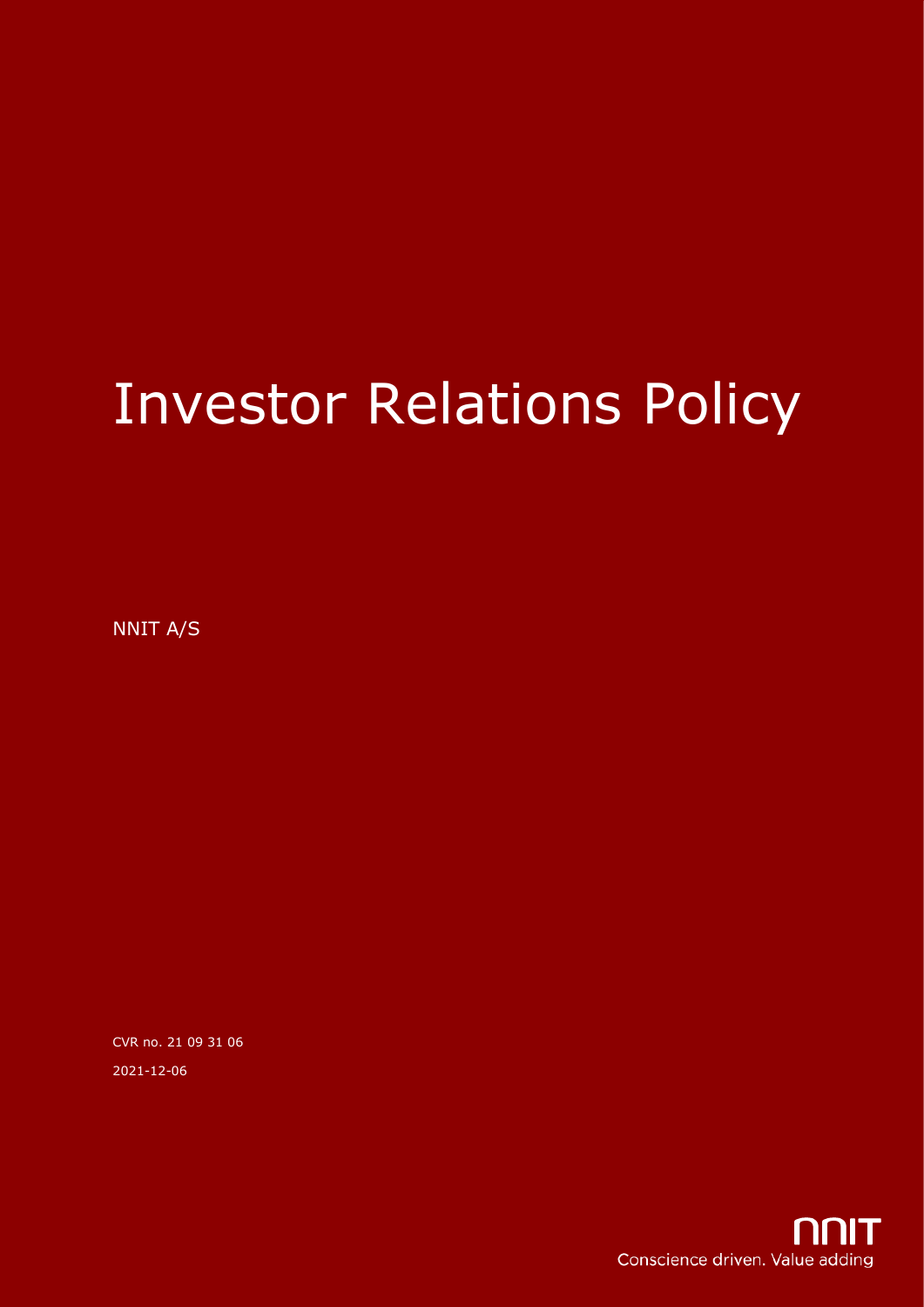# Table of Contents

|  | 5.2 ANALYST MEETINGS, PRESENTATIONS AND CONFERENCE CALLS 4 |  |
|--|------------------------------------------------------------|--|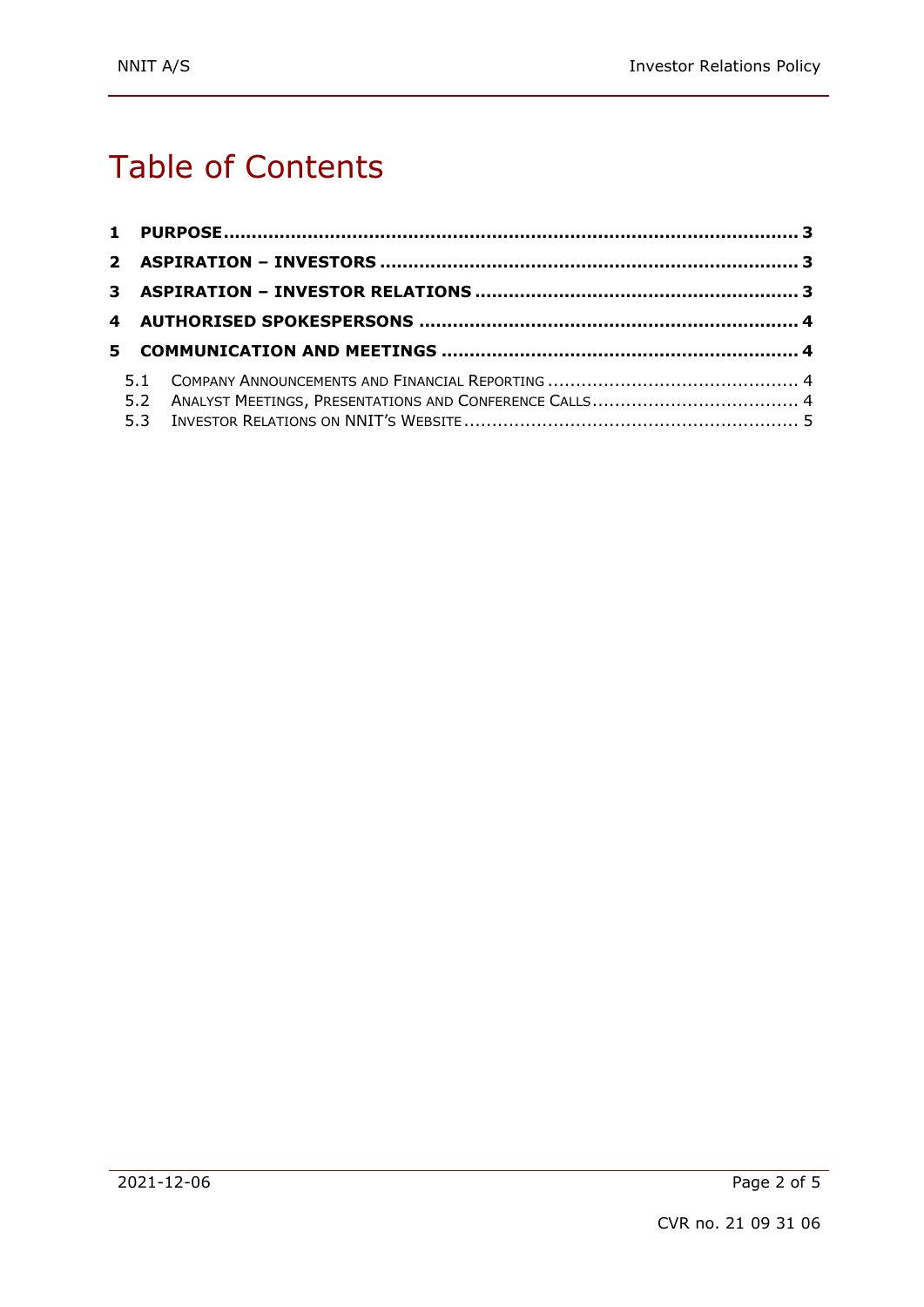# 1 Purpose

This Investor Relations Policy contains the main principles for NNIT's communication with its investors, analysts and other stakeholders in the financial markets.

# 2 Aspiration – Investors

Our policy in respect of investors is as follows:

- Ensure that relevant, accurate, balanced and timely information is made available to financial markets as a basis for regular trading and fair pricing of NNIT shares
- Ensure compliance with relevant rules and regulation for companies listed on NASDAQ OMX Copenhagen A/S ("Nasdaq Copenhagen")
- Ensure to operate according to good corporate governance principles
- Ensure that information is channeled back from financial markets to the Board of Directors, Executive Management or other members of NNITMAN, as applicable

## 3 Aspiration – Investor Relations

NNIT's Investor Relations aspirations are as follows:

- Strive to ensure that NNIT is recognized as an honest, open and reliable company by the financial markets
- Aim to maintain a broad coverage by analysts
- Strive to be well known among institutional investors as well as among Danish private investors, and we seek to achieve this by:
	- $\circ$  Communicating with the investors, analysts and other stakeholders in the financial markets through our company announcements, NNIT's website, conference calls, and other activities directed at investors and the media
	- $\circ$  Organize frequent presentations for investors and analysts throughout the year, including roadshows after each financial statement
	- o Being knowledgeable, responsive and proactive in our investor communication thus maintaining a fair balance between expectations and performance
	- $\circ$  Maintaining easy access to and support by senior management as well as facilitate the ongoing dialogue between market participants and senior management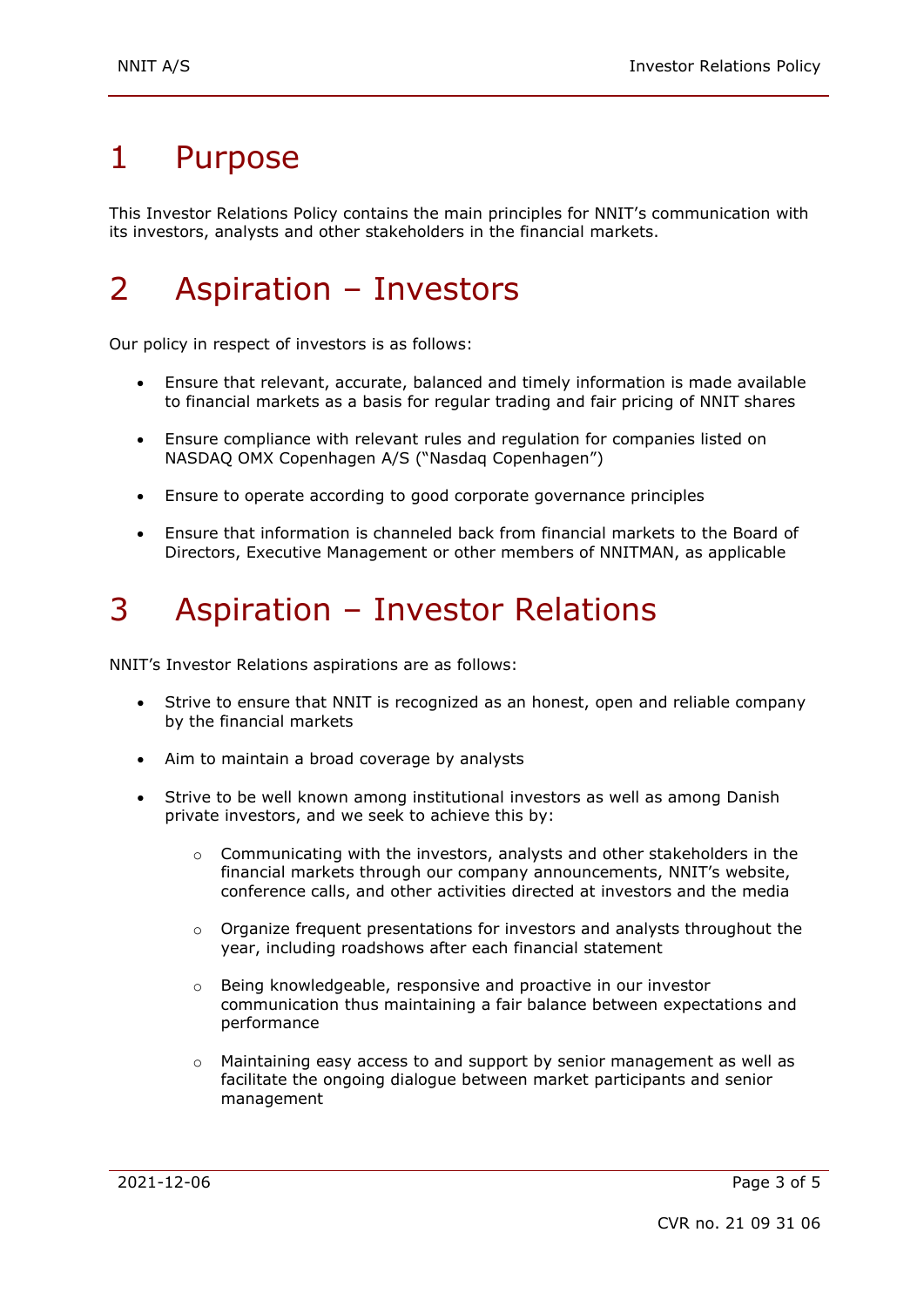# 4 Authorised Spokespersons

The following individuals are authorised to communicate with the investor community, including analysts, stockbrokers and investors, but excluding media, unless otherwise specifically agreed:

- The Chairman of the Board of Directors
- The CEO
- The CFO
- Head of Investor Relations

Investor Relations aims to participate in all interactions between company representatives and financial markets participants.

## 5 Communication and Meetings

### 5.1 Company Announcements and Financial Reporting

NNIT's company announcements are published in accordance with Danish legislation and rules for companies listed on Nasdaq Copenhagen and will be made available in English on NNIT's website immediately after release.

Annual reports and interim financial reports will be published in English and, if decided by the Board of Directors, in Danish, and will be made available in English on NNIT's website immediately after release.

### 5.2 Quiet Period

For a period of two weeks prior to the release of the annual and interim financial reports, NNIT maintains a quiet period and therefore does not comment on any matters related to financial results or expectations.

### 5.3 Analyst Meetings, Presentations and Conference Calls

Upon release of each annual and interim financial report, NNIT will host an investor presentation.

In addition to company announcements, NNIT engages in communication with investors, analysts and other stakeholders through conference calls, meetings, investor presentations, capital markets days, etc.